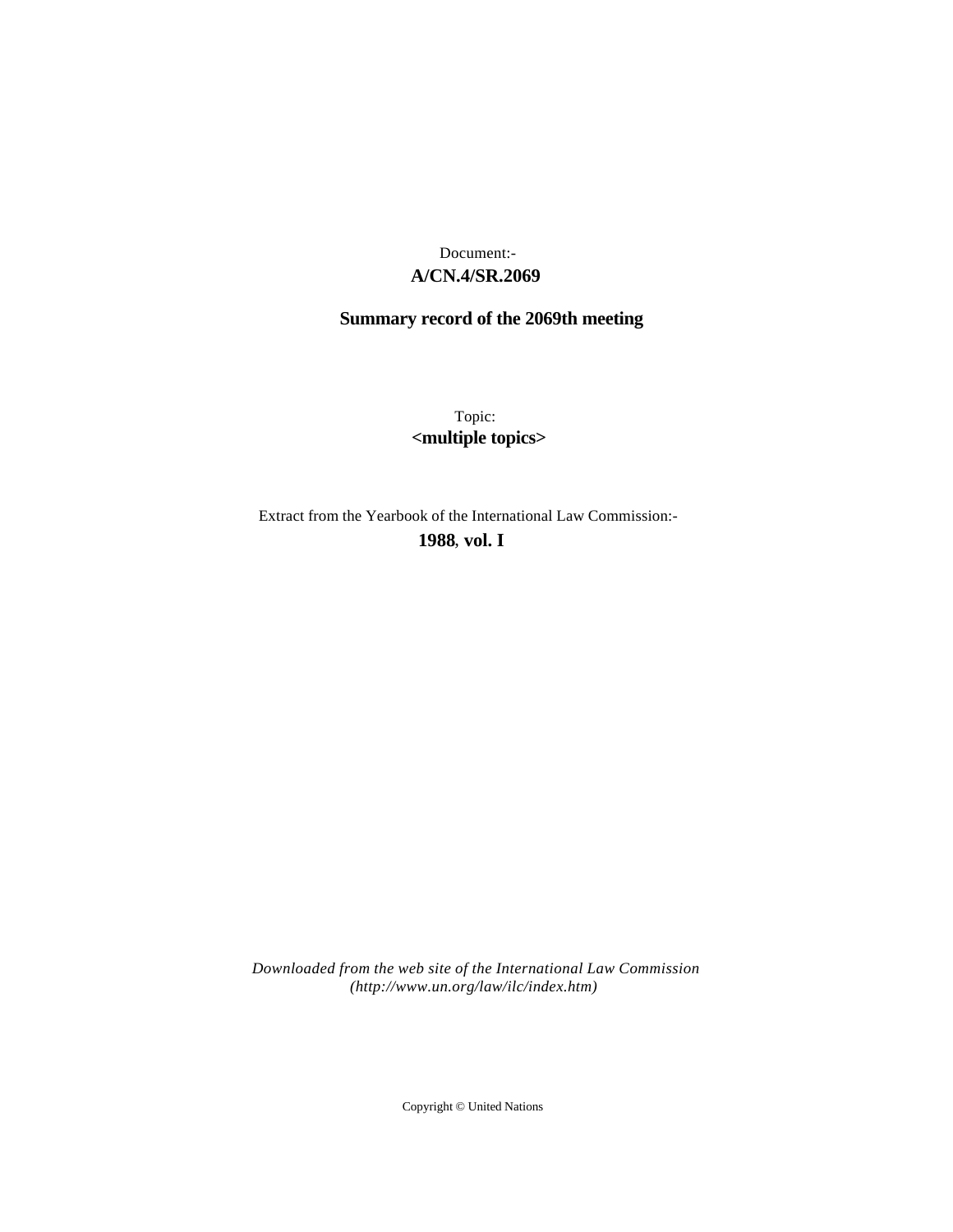# **2069th MEETING**

*Tuesday, 28 June 1988, at 10 a.m.*

### *Chairman:* Mr. Leonardo DIAZ GONZALEZ

*Present:* Mr. Al-Khasawneh, Mr. Al-Qaysi, Mr. Arangio-Ruiz, Mr. Barsegov, Mr. Beesley, Mr. Bennouna, Mr. Calero Rodrigues, Mr. Eiriksson, Mr. Francis, Mr. Ciraefrath, Mr. Hayes, Mr. Koroma, Mr. Mahiou, Mr. McCaffrey, Mr. Ogiso, Mr. Pawlak, Mr. Sreenivasa Rao, Mr. Razafindralambo, Mr. Reuter, Mr. Roucounas, Mr. Sepúlveda Gutiérrez, Mr. Shi, Mr. Thiam, Mr. Tomuschat, Mr. Yankov.

**The law of the non-navigational uses of international watercourses** *(continued)* **(A/CN.4/406 and Add.l and 2,<sup>1</sup> A/CN.4/412 and Add.l and 2,<sup>2</sup> A/CN.4/ L.420, sect. C, ILC(XL)/Conf.Room Doc.l and Add.l)**

### [Agenda item 6]

# FOURTH REPORT OF THE SPECIAL RAPPORTEUR *(continued)*

### PART V OF THE DRAFT ARTICLES:

- ARTICLE 16 [17] (Pollution of international watercourse[s] [systems])
- ARTICLE 17 [18] (Protection of the environment of international watercourse[s] [systems]) *and*
- ARTICLE 18 [19] (Pollution or environmental emergencies)<sup>3</sup>  *(continued)*

1. Mr. FRANCIS, concluding the statement he had begun at the previous meeting, said that some members had asked what would happen to a State that suffered appreciable harm, within the meaning of article 16, if it were established that the upper riparian State, which had caused the harm, had done everything that could reasonably be expected of it in the circumstances. The Special Rapporteur had replied that the question fell under Mr. Barboza's topic. It would perhaps, however, be advisable to include an express provision to that effect in the draft articles on international watercourses.

2. Article 35 of part 1 of the draft articles on State responsibility<sup>4</sup> had already set forth the following reservation as to compensation for damage: "Preclusion of the wrongfulness of an act of a State [. . .] does not prejudge any question that may arise in regard to compensation for damage caused by that act." The same idea was to be found in article 5 as proposed by Mr. Barboza (see 2044th meeting, para. 13), which read:

### *Article 5. Absence of effect upon other rules of international law*

The fact that the present articles do not specify circumstances in which the occurrence of transboundary injury arises from a wrongful act or omission of the State of origin shall be without prejudice to the operation of any other rule of international law.

<sup>3</sup> For the texts, see 2062nd meeting, para. 2.

In his view, the draft on international watercourses should contain a similar article, although the concept of the "wrongfulness of an act of a State" and of a "wrongful act or omission of the State of origin" should be replaced by the concept of "acts not prohibited by international law". That would be a tidier way of approaching the problem.

3. The CHAIRMAN said that the Commission had to take a decision with regard to draft articles 16, 17 and 18, concerning environmental protection and pollution, submitted by the Special Rapporteur in his fourth report (A/CN.4/412 and Add.l and 2). The Special Rapporteur had suggested that articles 16 and 17 should be referred to the Drafting Committee, and that the discussion on article 18 should be resumed at the next session.

4. If there were no objections, he would take it that the Commission agreed to refer draft articles 16 and 17 to the Drafting Committee, together with the observations made during the discussion, on the understanding that the reservations entered by some members would be reflected in the summary records.

// *was so agreed.*

**Status of the diplomatic courier and the diplomatic bag not accompanied by diplomatic courier (A/CN.4/409 and Add.1-5,<sup>5</sup> A/CN.4/417,<sup>6</sup> A/CN.4/L.420, sect. F.3)**

(Agenda item 4)

### EIGHTH REPORT OF THE SPECIAL RAPPORTEUR

CONSIDERATION OF THE DRAFT ARTICLES ON SECOND READING

5. The CHAIRMAN recalled that, at its thirty-eighth session, in 1986, the Commission had concluded its first reading of the draft articles on the status of the diplomatic courier and the diplomatic bag not accompanied by diplomatic courier, in which connection the General Assembly had sought the comments and observations of Governments. It was on the basis of the replies of Governments (A/CN.4/409 and Add.1-5) that the Special Rapporteur had prepared his eighth report (A/CN.4/417).

6. The draft articles provisionally adopted on first reading' read as follows:

### PART I

### GENERAL PROVISIONS

### *Article* /. *Scope of the present articles*

**The present articles apply to the diplomatic courier and the diplomatic bag employed for the official communications of a State with its missions, consular posts or delegations, wherever situated, and for the official communications of those missions, consular posts or delegations with the sending State or with each other.**

<sup>&</sup>lt;sup>1</sup> Reproduced in *Yearbook ... 1987*, vol. II (Part One).

<sup>2</sup> Reproduced in *Yearbook* . . . *1988,* vol. II (Part One).

<sup>4</sup>  *Yearbook . . . 1980,* vol. II (Part Two), p. 61.

<sup>3</sup> Reproduced in *Yearbook . . . 1988,* vol. II (Part One).

<sup>6</sup>  *Ibid.*

<sup>7</sup>  *Yearbook .* . . *1986,* vol. II (Part Two), pp. 24 *et seq.*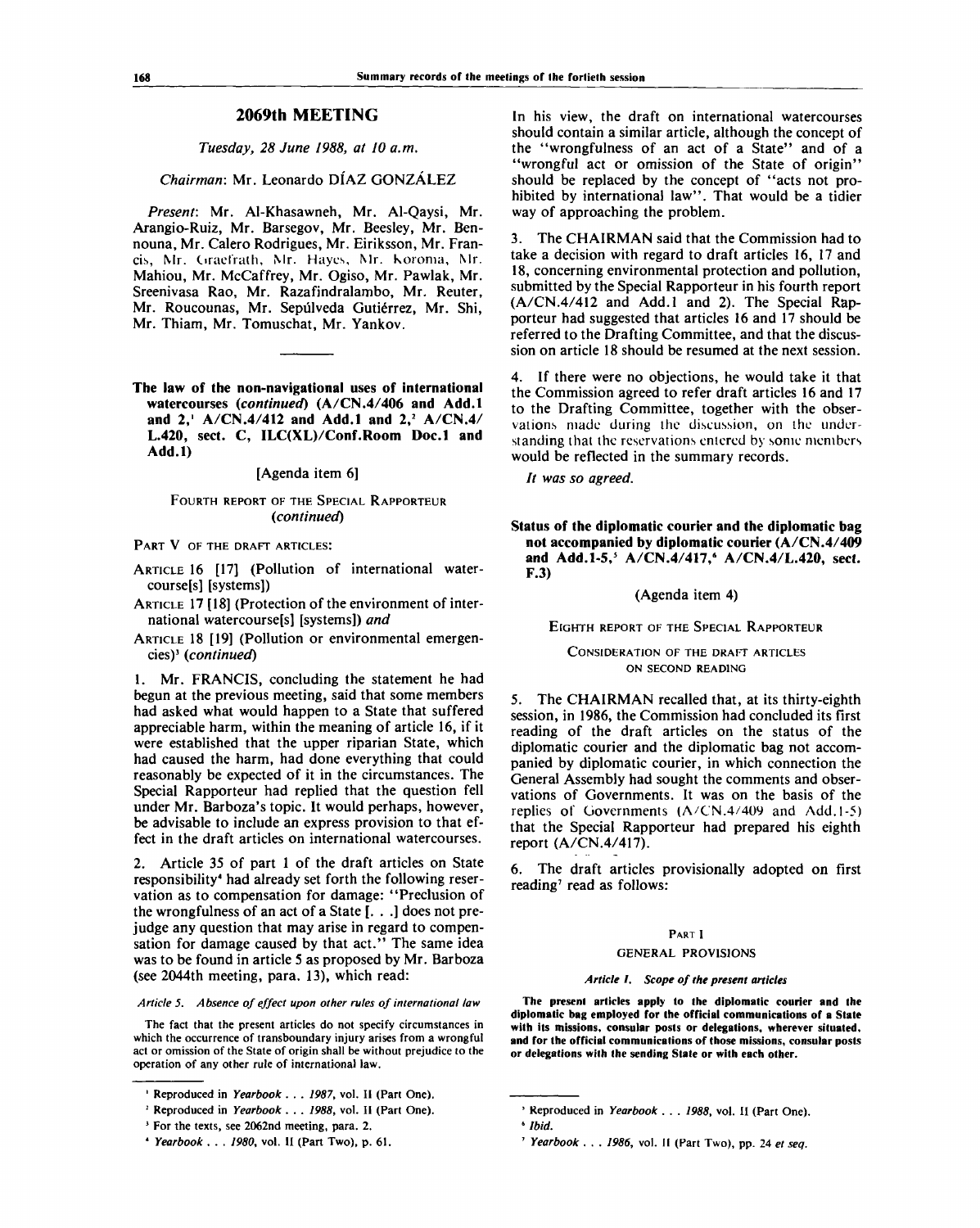### *Article 2. Couriers and bags not within the scope of the present articles*

**The fact that the present articles do not apply to couriers and bags employed for the official communications of international organizations shall not affect:**

**(a) the legal status of such couriers and bags;**

*(b)* **the application to such couriers and bags of any rules set forth in the present articles which would be applicable under international law independently of the present articles.**

### *Article 3. Use of terms*

### **1. For the purposes of the present articles:**

**(1) "diplomatic courier" means a person duly authorized by the sending State, either on a regular basis or for a special occasion as a courier** *ad hoc,* **as:**

*(a)* **a diplomatic courier within the meaning of the Vienna Convention on Diplomatic Relations of 18 April 1961;**

*(b)* **a consular courier within the meaning of the Vienna Convention on Consular Relations of 24 April 1963;**

**(c) a courier of a special mission within the meaning of the Convention on Special Missions of 8 December 1969; or**

*(d)* **a courier of a permanent mission, of a permanent observer mission, of a delegation or of an observer delegation, within the meaning of the Vienna Convention on the Representation of States in their Relations with International Organizations of a Universal Character of 14 March 1975;**

**who is entrusted with the custody, transportation and delivery of the diplomatic bag, and is employed for the official communications referred to in article 1;**

**(2) "diplomatic bag" means the packages containing official correspondence, and documents or articles intended exclusively for official use, whether accompanied by diplomatic courier or not, which are used for the official communications referred to in article 1 and which bear visible external marks of their character as:**

**(a) a diplomatic bag within the meaning of the Vienna Convention on Diplomatic Relations of 18 April 1961;**

*(b)* **a consular bag within the meaning of the Vienna Convention on Consular Relations of 24 April 1963;**

**(c) a bag of a special mission within the meaning of the Convention on Special Missions of 8 December 1969; or**

*(d)* **a bag of a permanent mission, of a permanent observer mission, of a delegation or of an observer delegation, within the meaning of the Vienna Convention on the Representation of States in their Relations with International Organizations of a Universal Character of 14 March 1975;**

**(3) "sending State" means a State dispatching a diplomatic bag to or from its missions, consular posts or delegations;**

**(4) "receiving State" means a State having on its territory missions, consular posts or delegations of the sending State which receive or dispatch a diplomatic bag;**

**(5) "transit State" means a State through whose territory a diplomatic courier or a diplomatic bag passes in transit;**

**(6) "mission" means:**

*(a)* **a permanent diplomatic mission within the meaning of the Vienna Convention on Diplomatic Relations of 18 April 1961;**

*0)* **a special mission within the meaning of the Convention on Special Missions of 8 December 1969; and**

**(c) a permanent mission or a permanent observer mission within the meaning of the Vienna Convention on the Representation of States in their Relations with International Organizations of a Universal Character of 14 March 1975;**

**(7) "consular post" means a consulate-general, consulate, viceconsulate or consular agency within the meaning of the Vienna Convention on Consular Relations of 24 April 1963;**

**(8) "delegation" means a delegation or an observer delegation within the meaning of the Vienna Convention on the Representation of States in their Relations with International Organizations of a Universal Character of 14 March 1975;**

**(9) "international organization" means an intergovernmental organization.**

**2. The provisions of paragraph 1 of the present article regarding the use of terms in the present articles are without prejudice to the use of those terms or to the meanings which may be given to them in other international instruments or the internal law of any State.**

### *Article 4. Freedom of official communications*

**1. The receiving State shall permit and protect the official communications of the sending State, effected through the diplomatic courier or the diplomatic bag, as referred to in article 1.**

**2. The transit State shall accord to the official communications of the sending State, effected through the diplomatic courier or the diplomatic bag, the same freedom and protection as is accorded by the receiving State.**

### *Article 5. Duty to respect the laws and regulations of the receiving State and the transit State*

**1. The sending State shall ensure that the privileges and immunities accorded to its diplomatic courier and diplomatic bag are not used in a manner incompatible with the object and purpose of the present articles.**

**2. Without prejudice to the privileges and immunities accorded to him, it is the duty of the diplomatic courier to respect the laws and regulations of the receiving State or the transit State, as the case may be. He also has the duty not to interfere in the internal affairs of the receiving State or the transit State, as the case may be.**

### *Article 6. Non-discrimination and reciprocity*

**1. In the application of the provisions of the present articles, the receiving State or the transit State shall not discriminate as between States.**

**2. However, discrimination shall not be regarded as taking place: (a) where the receiving State or the transit State applies any of the provisions of the present articles restrictively because of a restrictive application of that provision to its diplomatic courier or diplomatic bag by the sending State;**

*(b)* **where States modify among themselves, by custom or agreement, the extent of facilities, privileges and immunities for their diplomatic couriers and diplomatic bags, provided that such a modification is not incompatible with the object and purpose of the present articles and does not affect the enjoyment of the rights or the performance of the obligations of third States.**

### **PART II**

### **STATUS OF THE DIPLOMATIC COURIER AND THE CAPTAIN OF A SHIP OR AIRCRAFT ENTRUSTED WITH THE DIPLOMATIC BAG**

### *Article 7. Appointment of the diplomatic courier*

**Subject to the provisions of articles 9 and 12, the diplomatic courier is freely appointed by the sending State or by its missions, consular posts or delegations.**

### *Article 8. Documentation of the diplomatic courier*

**The diplomatic courier shall be provided with an official document indicating his status and the number of packages constituting the diplomatic bag which is accompanied by him.**

### *Article 9. Nationality of the diplomatic courier*

**1. The diplomatic courier should in principle be of the nationality of the sending State.**

**2. The diplomatic courier may not be appointed from among persons having the nationality of the receiving State except with the consent of that State, which may be withdrawn at any time.**

**3. The receiving State may reserve the right provided for in paragraph 2 of this article with regard to:**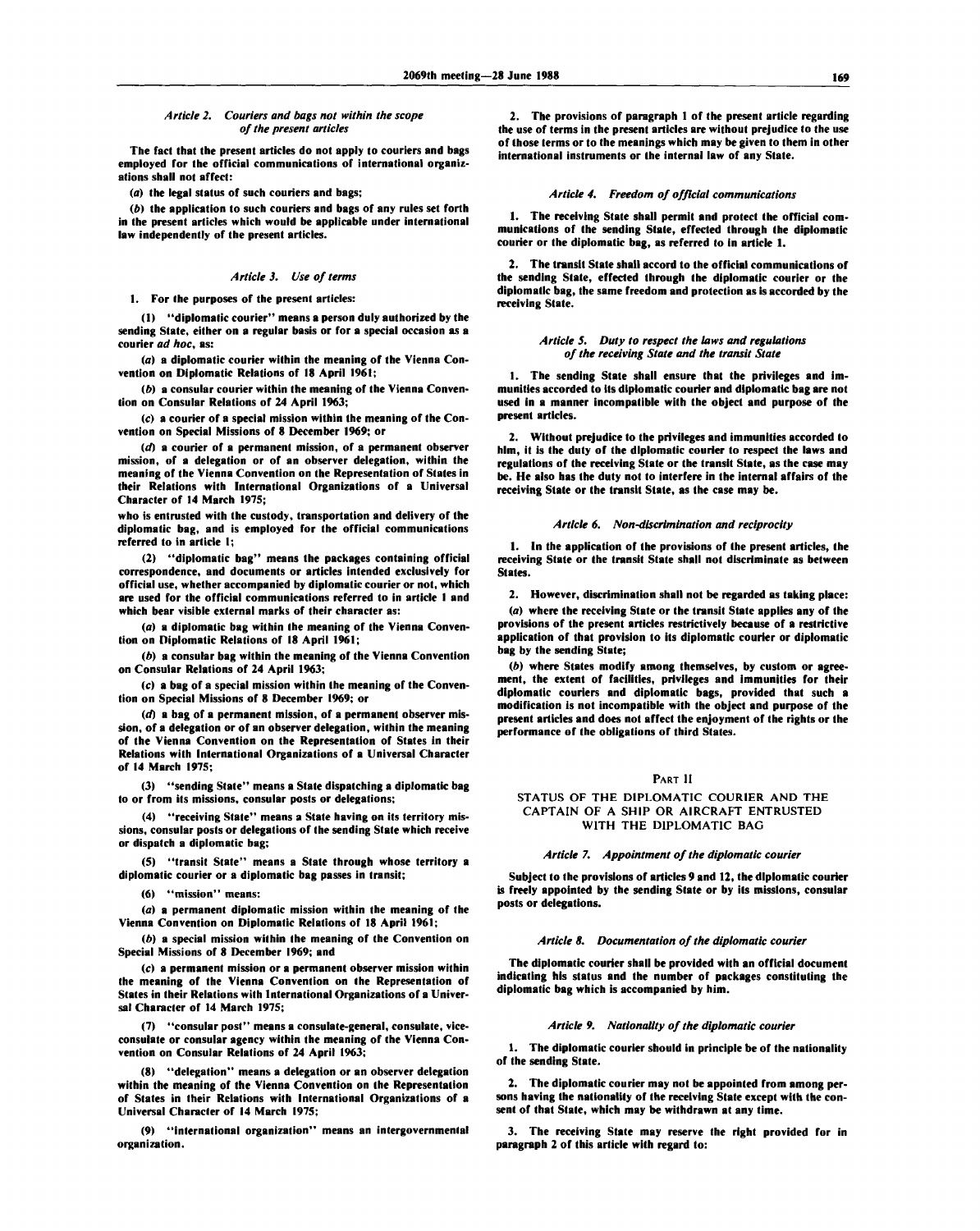**(a) nationals of the sending State who are permanent residents of the receiving State;**

*(b)* **nationals of a third State who are not also nationals of the sending State.**

### *Article 10. Functions of the diplomatic courier*

**The functions of the diplomatic courier consist in taking custody of, transporting and delivering at its destination the diplomatic bag entrusted to him.**

### *Article II. End of the functions of the diplomatic courier*

**The functions of the diplomatic courier come to an end, inter alia, upon:**

**(a) notification by the sending State to the receiving State and, where necessary, to the transit State that the functions of the diplomatic courier have been terminated;**

*(b)* **notification by the receiving State to the sending State that, in accordance with article 12, it refuses to recognize the person concerned as a diplomatic courier.**

### *Article 12. The diplomatic courier declared* **persona non grata** *or not acceptable*

**1. The receiving State may at any time, and without having to explain its decision, notify the sending State that the diplomatic courier is** *persona non grata* **or not acceptable. In any such case, the sending State shall, as appropriate, either recall the diplomatic courier or terminate his functions to be performed in the receiving State. A person may be declared** *non grata* **or not acceptable before arriving in the territory of the receiving State.**

**2. If the sending State refuses or fails within a reasonable period to carry out its obligations under paragraph 1 of this article, the receiving State may refuse to recognize the person concerned as a diplomatic courier.**

### *Article 13. Facilities accorded to the diplomatic courier*

**1. The receiving State or, as the case may be, the transit State shall accord to the diplomatic courier the facilities necessary for the performance of his functions.**

**2. The receiving State or, as the case may be, the transit State shall, upon request and to the extent practicable, assist the diplomatic courier in obtaining temporary accommodation and in establishing contact through the telecommunications network with the sending State and its missions, consular posts or delegations, wherever situated.**

### *Article 14. Entry into the territory of the receiving State or the transit State*

**1. The receiving State or, as the case may be, the transit State shall permit the diplomatic courier to enter its territory in the performance of his functions.**

**2. Visas, where required, shall be granted by the receiving State or the transit State to the diplomatic courier as promptly as possible.**

### *Article 15. Freedom of movement*

**Subject to its laws andregulationsconcerning zonesentry into which is prohibited or regulated for reasons of national security, the receiving State or, as the case may be, the transit State shall ensure to the diplomatic courier such freedom of movement and travel in its territory as is necessary for the performance of his functions.**

### *Article 16. Personal protection and inviolability*

**The diplomatic courier shall be protected by the receiving State or, as the case may be, by the transit State in the performance of his functions. He shall enjoy personal inviolability and shall not be liable to any form of arrest or detention.**

### *Article 17. Inviolability of temporary accommodation*

**1. The temporary accommodation of the diplomatic courier shall be inviolable. The agents of the receiving State or, as the case may be, of the transit State may not enter the temporary accommodation, except with the consent of the diplomatic courier. Such consent may, however, be assumed in case of fire or other disaster requiring prompt protective action.**

**2. The diplomatic courier shall, to the extent practicable, inform the authorities of the receiving State or the transit State of the location of his temporary accommodation.**

**3. The temporary accommodation of the diplomatic courier shall not be subject to inspection or search, unless there are serious grounds for believing that there are in it articles the possession, import or export of which is prohibited by the law or controlled by the quarantine regulations of the receiving State or the transit State. Such inspection or search shall be conducted only in the presence of the diplomatic courier and on condition that the inspection or search be effected without infringing the inviolability of the person of the diplomatic courier or the inviolability of the diplomatic bag carried by him and will not cause unreasonable delays or impediments to the delivery of the diplomatic bag.**

### *Article 18. Immunity from jurisdiction*

**1. The diplomatic courier shall enjoy immunity from the criminal jurisdiction of the receiving State or, as the case may be, the transit State in respect of all acts performed in the exercise of his functions.**

**2. He shall also enjoy immunity from the civil and administrative jurisdiction of the receiving State or, as the case may be, the transit State in respect of all acts performed in the exercise of his functions. This immunity shall not extend to an action for damages arising from an accident caused by a vehicle the use of which may have involved the liability of the courier where those damages are not recoverable from insurance.**

**3. No measures of execution may be taken in respect of the diplomatic courier, except in cases where he does not enjoy immunity under paragraph 2 of this article and provided that the measures concerned can be taken without infringing the inviolability of his person, temporary accommodation or the diplomatic bag entrusted to him.**

**4. The diplomatic courier is not obliged to give evidence as a witness in cases involving the exercise of his functions. He may be required to give evidence in other cases, provided that this would not cause unreasonable delays or impediments to the delivery of the diplomatic bag.**

**5. The immunity of the diplomatic courier from the jurisdiction of the receiving State or the transit State does not exempt him from the jurisdiction of the sending State.**

### *Article 19. Exemption from personal examination, customs duties and inspection*

**1. The diplomatic courier shall be exempt from personal examination.**

**2. The receiving State or, as the case may be, the transit State shall, in accordance with such laws and regulations as it may adopt, permit entry of articles for the personal use of the diplomatic courier imported in his personal baggage and shall grant exemption from all customs duties, taxes and related charges on such articles other than charges levied for specific services rendered.**

**3. The personal baggage of the diplomatic courier shall be exempt from inspection, unless there are serious grounds for believing that it contains articles not for the personal use of the diplomatic courier or articles the import or export of which is prohibited by the law or controlled by the quarantine regulations of the receiving State or, as the case may be, of the transit State. Such inspection shall be conducted only in the presence of the diplomatic courier.**

### *Article 20. Exemption from dues and taxes*

**The diplomatic courier shall, in the performance of his functions, be exempt in the receiving State or, as the case may be, in the transit State from all those dues and taxes, national, regional or municipal,**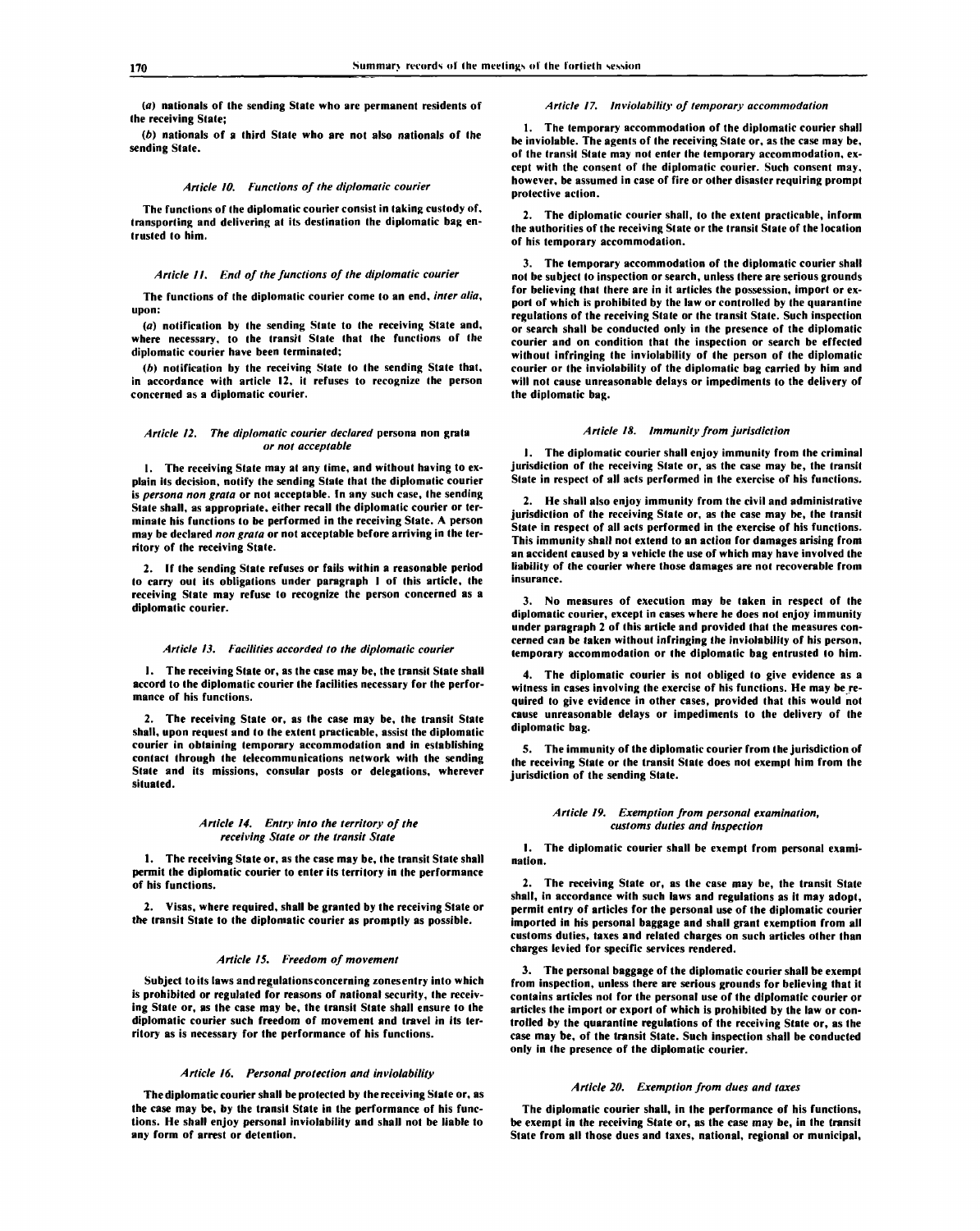**for which he might otherwise be liable, except for indirect taxes of a kind which are normally incorporated in the price of goods or services and charges levied for specific services rendered.**

### *Article 21. Duration of privileges and immunities*

**1. The diplomatic courier shall enjoy privileges and immunities from the moment he enters the territory of the receiving State or, as the case may be, the transit State in order to perform his functions, or, if he is already in the territory of the receiving State, from the moment he begins to exercise his functions. Such privileges and immunities shall normally cease at the moment when the diplomatic courier leaves the territory of the receiving State or the transit State. However, the privileges and immunities of the diplomatic courier** *ad hoc* **shall cease at the moment when the courier has delivered to the consignee the diplomatic bag in his charge.**

**2. When the functions of the diplomatic courier come to an end in accordance with article 11** *(b),* **his privileges and immunities shall cease at the moment when he leaves the territory of the receiving State, or on the expiry of a reasonable period in which to do so.**

**3. Notwithstanding the foregoing paragraphs, immunity shall continue to subsist with respect to acts performed by the diplomatic courier in the exercise of his functions.**

### *Article 22. Waiver of immunities*

**1. The sending State may waive the immunities of the diplomatic courier.**

**2. Waiver must always be express, except as provided in paragraph 3 of this article, and shall be communicated in writing.**

**3. The initiation of proceedings by the diplomatic courier shall preclude him from invoking immunity from jurisdiction in respect of any counter-claim directly connected with the principal claim.**

**4. Waiver of immunity from jurisdiction in respect of civil or administrative proceedings shall not be held to imply waiver of immunity in respect of the execution of the judgment, for which a separate waiver shall be necessary.**

**5. If the sending State does not waive the immunity of the** diplomatic courier in respect of a civil action, it shall use its best **endeavours to bring about a just settlement of the case.**

### *Article 23. Status of the captain of a ship or aircraft entrusted with the diplomatic bag*

**1. The captain of a ship or aircraft in commercial service which is scheduled to arrive at an authorized port of entry may be entrusted with the diplomatic bag of the sending State or of a mission, consular post or delegation of that State.**

**2. The captain shall be provided with an official document indicating the number of packages constituting the bag entrusted to him, but he shall not be considered to be a diplomatic courier.**

**3. The receiving State shall permit a member of a mission, consular post or delegation of the sending State to have unimpeded access to the ship or aircraft in order to take possession of the bag directly** and freely from the captain or to deliver the bag directly and freely to **him.**

### **PART III**

### **STATUS OF THE DIPLOMATIC BAG**

### *Article 24. Identification of the diplomatic bag*

**1. The packages constituting the diplomatic bag shall bear visible external marks of their character.**

**2. The packages constituting the diplomatic bag, if unaccompanied by a diplomatic courier, shall also bear a visible indication of their destination and consignee.**

### *Article 25. Content of the diplomatic bag*

**1. The diplomatic bag may contain only official correspondence, and documents or articles intended exclusively for official use.**

**2. The sending State shall take appropriate measures to prevent the dispatch through its diplomatic bag of articles other than those referred to in paragraph 1.**

### *Article 26. Transmission of the diplomatic bag by postal service or by any mode of transport*

**The conditions governing the use of the postal service or of any mode of transport, established by the relevant international or national rules, shall apply to the transmission of the packages constituting the diplomatic bag.**

### *Article 27. Facilities accorded to the diplomatic bag*

**The receiving State or, as the case may be, the transit State shall provide the facilities necessary for the safe and rapid transmission or delivery of the diplomatic bag.**

### *Article 28. Protection of the diplomatic bag*

**1. The diplomatic bag shall [be inviolable wherever it may be; it shall] not be opened or detained [and shall be exempt from examination directly or through electronic or other technical devices].**

**2. Nevertheless, if the competent authorities of the receiving [or transit] State have serious reasons to believe that the [consular] bag contains something other than the correspondence, documents or articles referred to in article 25, they may request [that the bag be subjected to examination through electronic or other technical devices. If such examination does not satisfy the competent authorities of the receiving [or transit] State, they may further request] that the bag be opened in their presence by an authorized representative of the sending State. If [eitherl |this| request is refused by the authorities of the sending State, the competent authorities of the receiving [or transit] State may require that the bag be returned to its place of origin.**

### *Article 29. Exemption from customs duties, dues and taxes*

**The receiving State or, as the case may be, the transit State shall, in accordance with such laws and regulations as it may adopt, permit the entry, transit and departure of the diplomatic bag and shall exempt it from customs duties and all national, regional or municipal dues and taxes and related charges other than charges for storage, cartage and similar services.**

### **PART IV**

### **MISCELLANEOUS PROVISIONS**

### *Article 30. Protective measures in case of* **force majeure** *or other circumstances*

**1. In the event that, due to** *force majeure* **or other circumstances, the diplomatic courier, or the captain of a ship or aircraft in commercial service to whom the bag has been entrusted or any other member of the crew, is no longer able to maintain custody of the diplomatic bag, the receiving State or, as the case may be, the transit State shall take appropriate measures to inform the sending State and to ensure the integrity and safety of the diplomatic bag until the authorities of the sending State take repossession of it.**

**2. In the event that, due to** *force majeure,* **the diplomatic courier or the diplomatic bag is present in the territory of a State which was not initially foreseen as a transit State, that State shall accord protection to the diplomatic courier and the diplomatic bag and shall extend to them the facilities necessary to allow them to leave the territory.**

### *Article 31. Non-recognition of States or Governments or absence of diplomatic or consular relations*

**The facilities, privileges and immunities accorded to the diplomatic courier and the diplomatic bag under the present articles shall not be**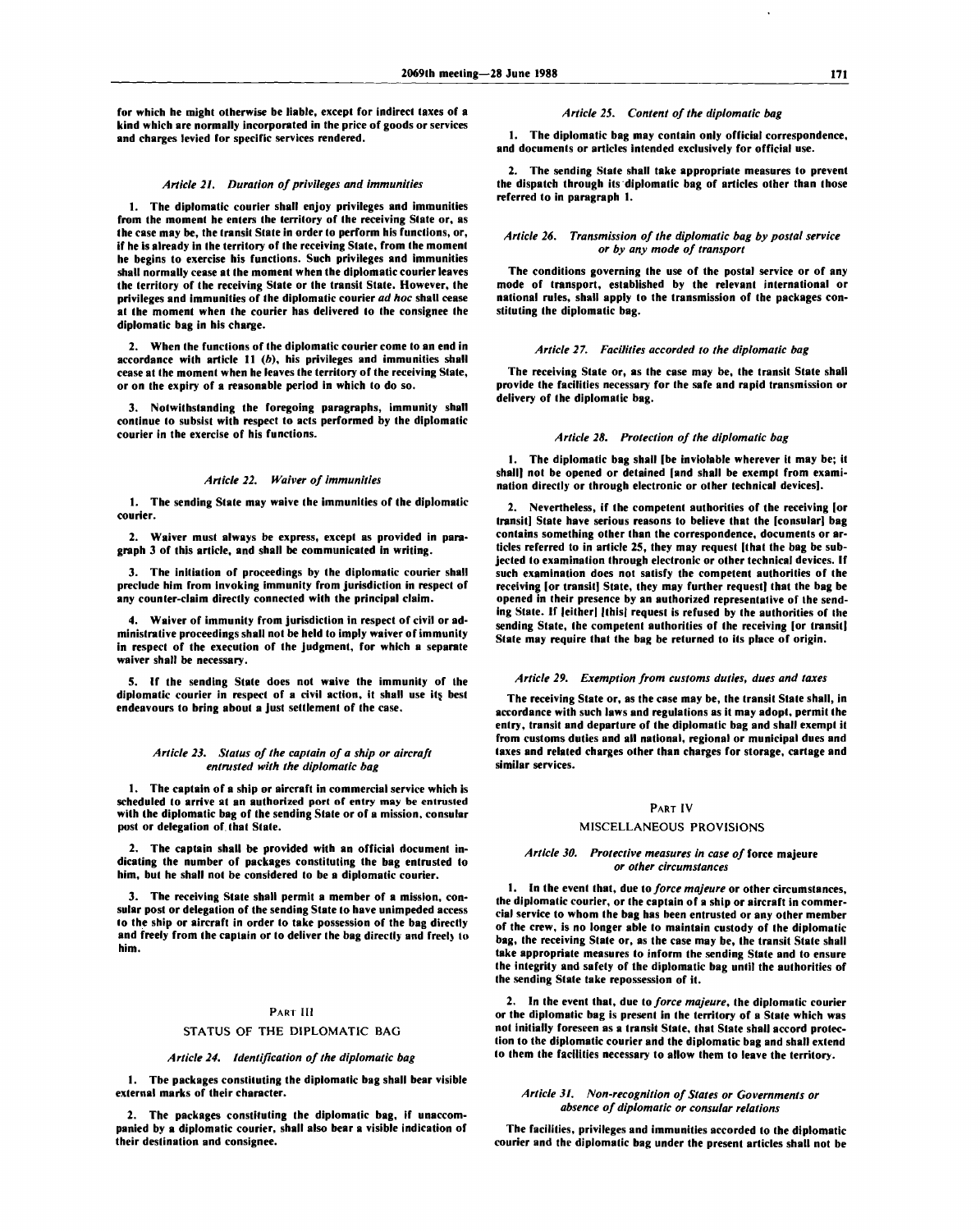**affected either by the non-recognition of the sending State or of its Government or by the non-existence of diplomatic or consular relations.**

### *Article 32. Relationship between the present articles and existing bilateral and regional agreements*

**The provisions of the present articles shall not affect bilateral or regional agreements in force as between States parties to them.**

### *Article 33. Optional declaration*

**1. A State may, at the time of expressing its consent to be bound by the present articles, or at any time thereafter, make a written declaration specifying any category of diplomatic courier and corresponding category of diplomatic bag listed in paragraph 1(1) and (2) of article 3 to which it will not apply the present articles.**

**2. Any declaration made in accordance with paragraph 1 shall be communicated to the depositary, who shall circulate copies thereof to the Parties and to the States entitled to become Parties to the present articles. Any such declaration made by a Contracting State shall take effect upon the entry into force of the present articles for that State. Any such declaration made by a Party shall take effect upon the expiry of a period of three months from the date upon which the depositary has circulated copies of that declaration.**

**3. A State which has made a declaration under paragraph 1 may at any time withdraw it by a notification in writing.**

**4. A State which has made a declaration under paragraph 1 shall not be entitled to invoke the provisions relating to any category of diplomatic courier and diplomatic bag mentioned in the declaration as against another Party which has accepted the applicability of those provisions to that category of courier and bag.**

7. He recalled further that, by letter dated 29 January 1988 addressed to the Special Rapporteur, the Secretary of the Commission had drawn attention to paragraph 248 of the Comprehensive Multidisciplinary Outline of Future Activities in Drug Abuse Control<sup>8</sup> adopted by the International Conference on Drug Abuse and Illicit Trafficking, of which the General Assembly had taken note in its resolution 42/112 of 7 December 1987. In that paragraph, the Conference had drawn the attention of the Commission to the use of the diplomatic bag for drug trafficking, so that the Commission could study the matter in the context of its agenda item relating to the status of the diplomatic bag. The Conference had also requested the Secretary-General to follow closely the activities referred to in the Multidisciplinary Outline, and the General Assembly had asked him to submit a report on the implementation of resolution 42/112.

8. In their statements on the present item, members would no doubt wish to take account of that letter and the considerations set forth in it.

9. Mr. YANKOV (Special Rapporteur), introducing his eighth report on the topic (A/CN.4/417), said that his oral presentation would perhaps be more detailed than was customary. That was because he had endeavoured to give due attention to all the comments, whether of a substantive or drafting character, made by Governments—which accounted for the length of his report. Also, as the Commission was embarking on the consideration of the draft articles on second reading, he thought it would be advisable to have as comprehensive a view as possible of the situation. Again, the eighth report had not been distributed in sufficient time, and members had therefore perhaps been unable to study it properly.

10. Outlining the historical background to the question, he said that the draft articles were the outcome of a study by a working group appointed to consider the matter in 1978 and of the seven reports which he had submitted thereafter. In paragraph 9 of its resolution 41/81 of 3 December 1986, the General Assembly had urged Governments to respond to the Commission's request for comments and observations. At the time of the drafting of the eighth report, 29 Governments had sent written replies, most of them after the 1 January 1988 deadline (A CN.4 40V and Add. *1-5).* In addition to those observations, the discussions in the Sixth Committee at the forty-first and forty-second sessions of the General Assembly<sup>9</sup> had afforded the representatives of Governments an opportunity to make known their views. The Commission therefore had a substantive body of material for the second reading of the draft articles.

11. Section I of the eighth report contained general observations, in particular on methodology. Section II contained an analysis of the draft articles in the light of the observations received, together with some proposed amendments. Lastly, he had thought it useful to consider the question of settlement of disputes arising out of the interpretation or application of the future treaty, as that question had been raised by two Governments (A/CN.4/417, paras. 280-281).

12. Three questions of methodology were examined under the heading of general observations, bearing in mind the views expressed throughout the Commission's work: the purpose of the draft articles, the concepts of a comprehensive approach and of functional necessity, and the form of the draft.

13. It might seem strange to be talking still of the purpose of the draft articles on second reading. Earlier discussions had, however, revealed certain differences as to the approach to be followed and as to the practical necessity of elaborating special rules governing the legal status of the diplomatic courier and the diplomatic bag. A common ground, if not a consensus, had none the less been established: the draft should lead to a coherent and, in so far as possible, uniform régime governing the status of all kinds of couriers and bags on the basis of the "codification conventions",<sup>10</sup> and of a combination of established methods for the progressive development and codification of international law. The need to introduce a coherent regime was widely acknowledged by Governments, although some maintained that the existing conventions were adequate for the purpose. At all events, the Commission had received a very clear mandate from the General Assembly.

**<sup>•</sup>** *Report of the International Conference on Drug Abuse and Illicit Trafficking, Vienna, 17-26 June 1987* **(United Nations publication, Sales No. E.87.I.18), chap. I, sect. A.**

**<sup>&#</sup>x27; See A/CN.4/L.410, sect. C, and A/CN.4/L.420, sect. F.3.**

**<sup>10</sup> 1961 Vienna Convention on Diplomatic Relations, 1963 Vienna Convention on Consular Relations, 1969 Convention on Special Missions and 1975 Vienna Convention on the Representation of States in their Relations with International Organizations of a Universal Character (referred to as "1975 Vienna Convention on the Representation of States").**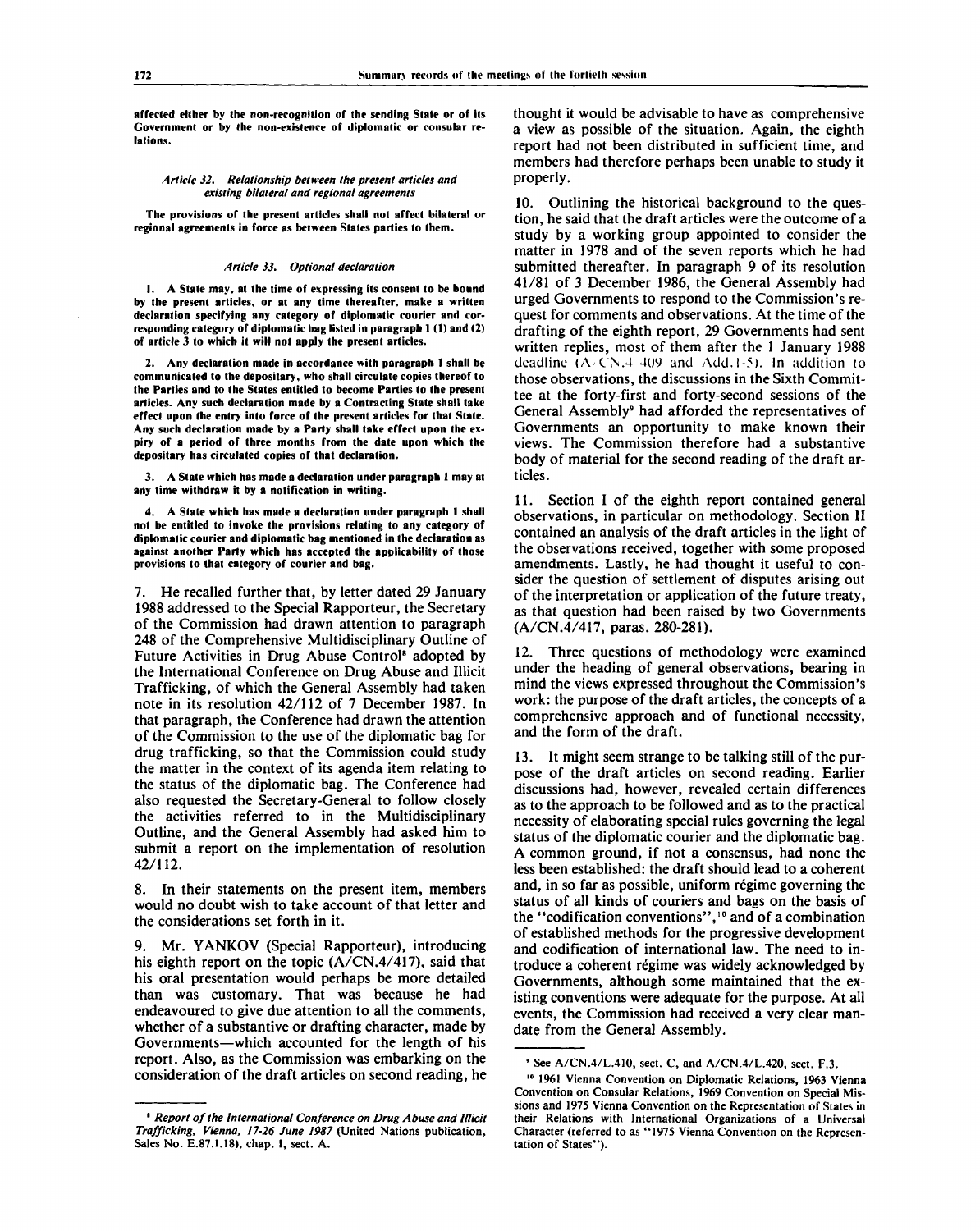14. The "comprehensive" approach, aimed at establishing a coherent set of rules, had been accepted by the Commission, on the understanding that it should be applied with caution. The point of departure here was the common denominator constituted by the provisions of the codification conventions, which called for identical treatment for the various kinds of courier. That identity of treatment, which was supported by State practice, led to the conclusion that a coherent and uniform régime governing the status of the courier and the bag represented an established norm of contemporary international law. There was, however, a difference in the treatment accorded to the consular bag, on which point article 35, paragraph 3, of the 1963 Vienna Convention on Consular Relations departed from the three other codification conventions. Although, as a general rule, the consular bag could neither be opened nor be detained, it could, under the terms of that paragraph, be opened in certain cases and in accordance with certain procedures. At the same time, that exception did not prevent many States, in their bilateral consular conventions, from applying the general rule set forth in article 27, paragraph 3, of the 1961 Vienna Convention on Diplomatic Relations. If, therefore, the intention was that the régime envisaged for the bag should be coherent and uniform, a decision would have to be taken to base it either on the system of the 1961 Convention or on that of the 1963 Convention, The other alternative would be to accept both systems, but that would lead to two distinct régimes, which would therefore be contrary to the basic objective of uniformity.

15. The concept of a comprehensive approach corresponded to the concept of functional necessity. The latter concept, which related to the need to find a balance between the confidentiality of the contents of the bag on the one hand, and the security and other interests of the receiving and transit States on the other, was a basic condition for determining the legal status of the courier and the bag. It should be seen not simply as a means of restricting the facilities, privileges and immunities granted but also as a prerequisite for the effective performance of the official functions of the courier and the bag, involving as it did a complex of rights and obligations.

16. With regard to the final form of the draft, it would be seen that Governments were on the whole in favour of the adoption of a convention, i.e. independent legal instrument, but one that had close links with the four codifications conventions. He too favoured that solution. The Commission would have to give its opinion on the matter and to put forward a proposal to the General Assembly.

17. As to the observations and proposals by Governments on the draft, he pointed out that the articles were divided into four parts. The first concerned general provisions. With regard to article 1, two Governments were of the view that the official communications covered by the article should be confined to communications between the central government of the sending State and its missions abroad, and that communications between missions, consular posts and delegations of that State should be excluded. In his view, however, communi-

cations of that type met a specific need, and the legal justification for protecting them was to be found in the four codification conventions, in particular in article 27, paragraph 1, of the 1961 Vienna Convention. In earlier reports he had had occasion to cite examples of State practice in that respect. His investigations had also revealed that in many cases the diplomatic courier left the sending State on a combined journey, one of the features of which was to provide a means of communication between that State's missions, consular posts and delegations. He therefore proposed that the text of article 1 should be retained as it stood.

18. With regard to article 2, it would be recalled that the Commission had stated in its commentary that the fact of having decided, in principle, not to bear in mind the couriers and bags of international organizations or other entities did not preclude the possibility of an examination of their legal régime at a later stage, when a final decision would be taken." The moment had perhaps come for a decision in the matter. A number of general observations by Governments deserved special attention in that connection. Some were in favour of confining the scope of the draft articles to diplomatic and consular couriers and bags or even, in the case of two Governments, to diplomatic couriers and bags alone. Others, on the contrary, favoured extending the scope of the draft articles to the couriers and bags of international organizations, taking into account the practice of the United Nations, the specialized agencies and other intergovernmental organizations. In the light of those considerations, and since it was understood that the point had to be reconsidered, he suggested in his report *(ibid.,* para. 60) adding a paragraph 2 to article 1, reading:

"2. The present articles apply also to the couriers and bags employed for the official communications of an international organization with States or with other international organizations."

19. As for extending the scope of the draft articles to cover couriers and bags of national liberation movements recognized by the competent regional organizations and by the United Nations, *he* doubted whether the number of such movements was sufficiently great or their official communications sufficiently important to warrant legal regulation in an instrument of a general character. He was therefore of the opinion that the scope of the draft articles should be extended only to include international organizations.

20. No observations or proposals from Governments had been received on the substance of article 3. However, if the Commission accepted his proposal to add a provision on couriers and bags of international organizations to article 1, then paragraphs 1 and 2 of article 3 would have to be changed in the way indicated in the report *(ibid.,* paras. 70-71).

21. Articles 4, 5 and 6, which set forth general principles, had not given rise to general comments except for one Government's doubts as to the usefulness of articles 4 and 5, and a few drafting suggestions had been made in connection with articles 5 and 6 only. He therefore

<sup>11</sup>  *Yearbook . . . 1983,* vol. II (Part Two), p. 54.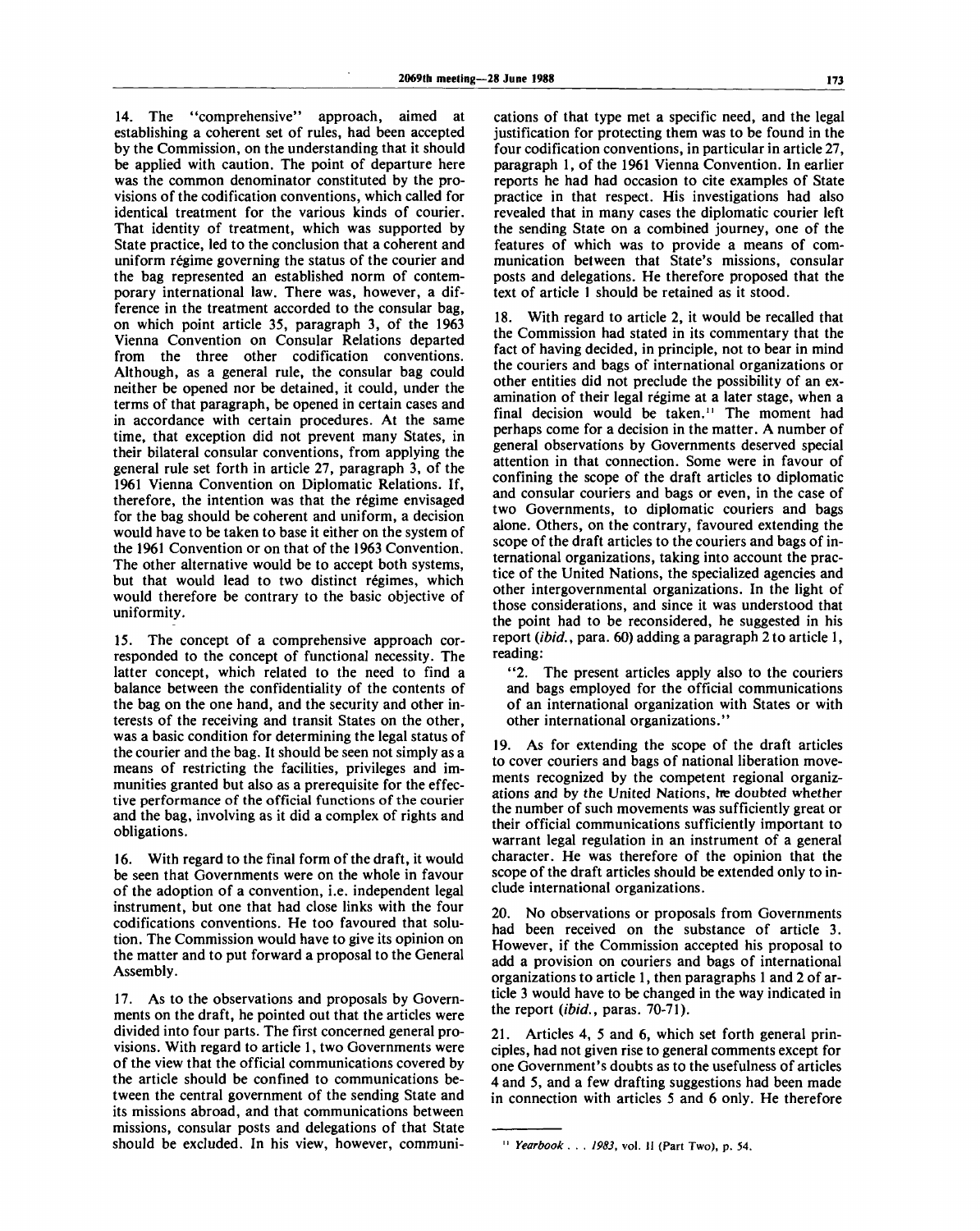proposed that the existing text of article 4 should be retained. With regard to article 5, it had been suggested that the second sentence of paragraph 2, reading, "He [the diplomatic courier] also has the duty not to interfere in the internal affairs of the receiving State or the transit State, as the case may be", should be deleted. The suggestion could be accepted, it being understood that the courier's duty to respect the laws and regulations of the receiving State or the transit State also entailed the obligation not to interfere in any way in their internal affairs. One Government had proposed adding the word "sovereignty" to the words "laws and regulations" in the title and in paragraph 2; his own view was that the Government's concern was adequately met by the text as it stood. To simplify paragraph 2, he proposed the deletion of the words "as the case may be". Paragraph 2 was important: modest and temporary in nature as his functions might be, the courier was none the less an agent of another State and, as such, had to respect the laws and regulations of the receiving State and of the transit State.

One Government had proposed deleting from paragraph 2 *(b)* of article 6 the phrase "provided that such a modification [of the extent of facilities, privileges and immunities] is not incompatible with the object and purpose of the present articles and does not affect the enjoyment of the rights or the performance of the obligations of third States", a provision that was modelled on article 49 of the 1969 Convention on Special Missions. He would prefer the text to be simplified along the lines of article 47 of the 1961 Convention and article 72 of the 1963 Convention, and he read out the proposed revised text *(ibid.,* para. 92).

23. With reference to part II of the draft (Status of the diplomatic courier and the captain of a ship or aircraft entrusted with the diplomatic bag), he said that article 7 had elicited only one general remark, to the effect that it was unnecessary. After reading out the arguments set out in his report *(ibid.,* para. 95) in favour of retaining the article, he added that the conditions of the diplomatic courier's appointment also had some importance from the point of view of the duration of the functions entrusted to the courier and the bag, as well as from that of the facilities, privileges and immunities granted to the courier.

24. On article 8, one Government had expressed the view that the official documents should indicate essential personal data on the courier as well as particulars of the packages constituting the bag. He thought that the official documents might not only indicate the courier's status but also contain some particulars about him and details concerning the packages, such as the serial number and destination. The discussion in the Commission and in the Sixth Committee appeared to preclude any limitation of the size and weight of the bag, except by mutual agreement between Governments, as was the case in a number of multilateral conventions. Article 8 might be revised as indicated in the report *(ibid.,* para. 102).

25. One Government had commented that article 9 should be deleted because the subject it dealt with raised few practical problems. Another had suggested the deletion of paragraphs 2 and 3 of article 9 on the grounds

that they were "unrealistic". The arguments that appeared to justify maintaining those provisions were set out in the report *(ibid.,* paras. 105-106). Some observations had also been made concerning the possible consequences on the performance of the diplomatic courier's mission of withdrawal of consent by a receiving State where the diplomatic courier was a national of the receiving State, a national of the sending State who was a permanent resident of the receiving State, or a national of a third State. He had taken that point into account in the revised text of paragraph 2 of article 9 which he proposed in the report *(ibid.,* para. 111).

26. Since article 10 had elicited no specific comments, he proposed that the text adopted on first reading should be retained.

27. With reference to article 11, it would be recalled that the initial text, submitted in 1982 *(ibid.,* para. 115), had indicated that the functions of a diplomatic courier came to an end, *inter alia,* upon completion of his task and also in the event of his death. Those provisions, deemed unnecessary by the Commission and by the Drafting Committee, had later been deleted. Since, however, some Governments had reverted to the issue, he proposed that article 11 should be expanded in the manner indicated in his report *(ibid.,* para. 120).

28. No substantive or drafting changes had been proposed for articles 12, 13, 14, 15 or 16. The comments and criticisms made in connection with those provisions were set out in the report *(ibid.,* paras. 121-138). One Government, in particular, had expressed the view that article 16 was unnecessary, since the problem it dealt with had already been resolved by the Vienna Conventions of 1961 and 1963. However, the Commission's commentary contained convincing arguments in favour of maintaining the article, which, he thought, held an important place in a coherent set of rules on the status of the diplomatic courier. Accordingly, he proposed that the present wording of the five articles in question should be maintained, but with a slight drafting change, namely, deletion of the words "as the case may be" in articles 13, 14, 15 and 16, because they were unnecessarily cumbersome.

29. Article 17 was one of the most controversial of the whole draft, as demonstrated by the summary of observations by Governments *(ibid.,* paras. 140-148). Two main trends had emerged: one in favour of deleting the article as unnecessary, unrealistic and excessive, the other recognizing its practical significance and favouring the strengthening of the principle of the inviolability of temporary accommodation, which paragraph 3 appeared to call into question by allowing inspection of the accommodation in certain cases. The amendments which had been proposed to strengthen that principle were indicated in the report *(ibid.,* paras. 143-144). It would now be for the Commission to make its choice. Deletion of article 17 would create a lacuna in the legal régime governing the courier and bag, and the problems which would arise in connection with the protection of temporary accommodation would then be resolved only on a case-by-case basis. On the other hand, strengthening the principle of inviolability would involve the risk of upsetting the fair balance which had to be maintained between the interests of the sending State and those of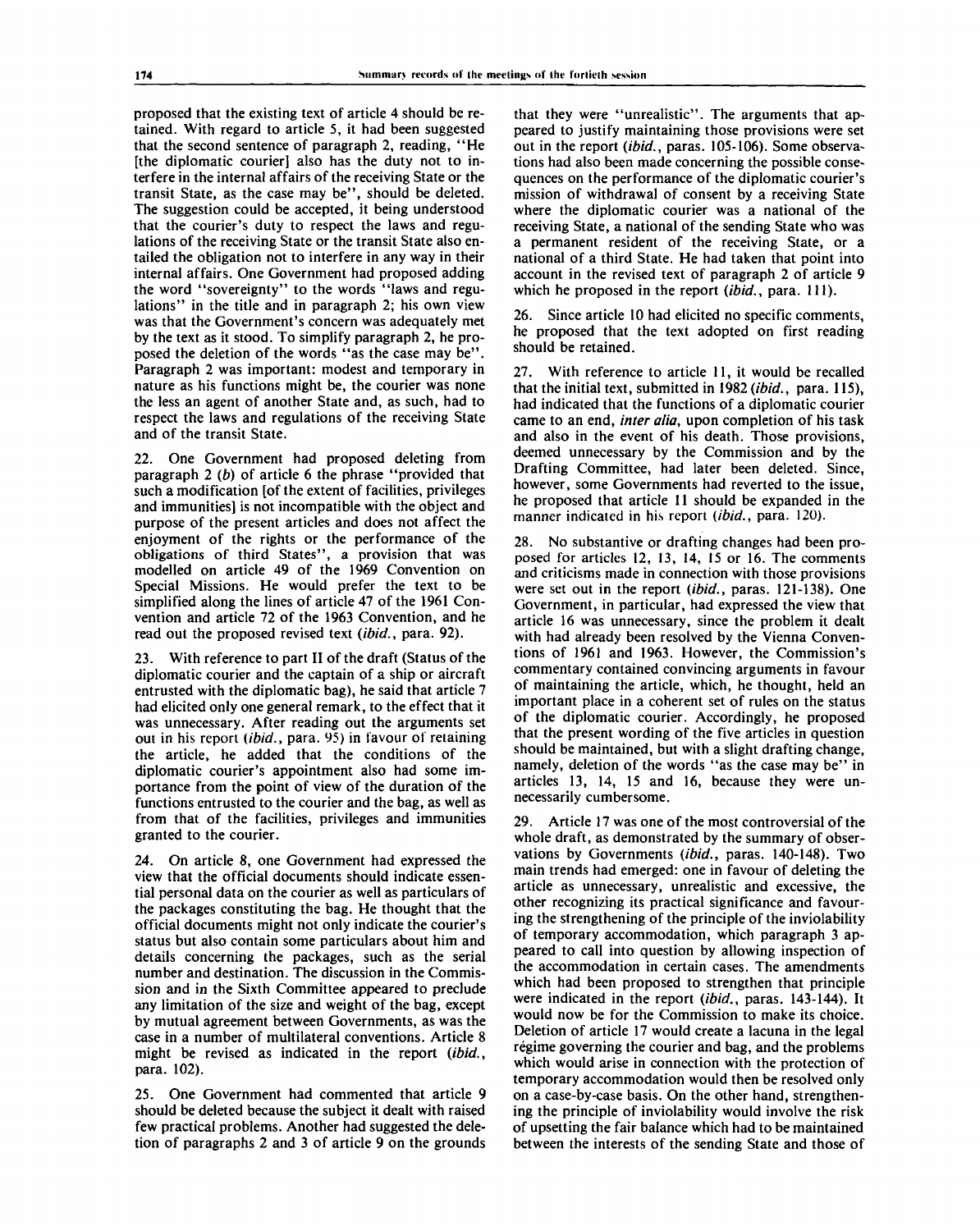the receiving State. Accordingly, he was in favour of keeping the present text, a compromise formula that was perhaps the most generally acceptable.

30. Article 18 had also given rise to extensive discussion and to many observations and proposals, which were set forth in detail in the report *(ibid.,* paras. 152-157). It had been argued by some, on the strength of the transitory character of the courier's functions and also of the greater importance attached to the bag than to the courier, that only very limited immunities should be granted to the courier, and perhaps none at all. Several Governments, however, supported the functional approach adopted in the present text, which granted the courier partial immunity from the criminal, civil and administrative jurisdiction of the receiving and transit States—namely immunity for acts performed in the exercise of his functions. Those Governments agreed that the present text provided a possible middle ground; others considered paragraph 1 of article 18 as superfluous, because the courier enjoyed personal inviolability by virtue of article 27, paragraph 5, of the 1961 Vienna Convention as well as of article 16 of the present draft; yet others considered that the courier should, on the contrary, be granted full immunity from the criminal jurisdiction of the receiving and transit States *(ibid.,* paras. 152-154).

31. In addition, a number of drafting changes had been proposed to make the text of the article more broadly acceptable. One Government had suggested that paragraph 2 should be amended to take into account the rule in certain national legislations whereby, in a traffic accident, it was the driver and not the owner of the vehicle who was held liable. He proposed the adoption of that amendment, which would consist in adding the following sentence at the end of the paragraph:

"Pursuant to the laws and other legal regulations of the receiving or transit State, the courier when driving a motor vehicle shall be required to have insurance coverage against third-party risks."

He also proposed the adoption of the amendments indicated in his report, namely the deletion, in paragraphs 1 and 2, of the word "all" before "acts" and of the words "as the case may be" *(ibid.,* paras. 159-161). On the other hand, there seemed to be no need to add the word "official" before "acts", since the provision specified that the acts were performed in the exercise of the courier's functions. Subject to those changes, the present compromise formula embodied in article 18 should be retained, bearing in mind that the courier was an official of his Government, that he was performing an official mission and that, in that capacity, he should enjoy facilities, privileges and immunities identical with those granted to the administrative and technical personnel of diplomatic missions.

32. He proposed further the merger of articles 19 and 20, in order to take account of the observations by Governments. Some Governments had proposed the deletion of the two articles, on the grounds that the courier's personal inviolability under article 16 made the exemption from personal examination unnecessary, and that article 20 was redundant because of the short duration and transitory nature of the courier's stay *(ibid.,*

para. 163). In view of the Commission's explanations in its commentary, it could be agreed that the protection afforded under article 16 rendered the exemption from personal examination unnecessary. On the other hand, the short duration of the courier's stay was not a valid argument for doing away with exemptions intended to facilitate customs formalities and hence help the courier perform his official functions. For the reasons stated in his report *(ibid.,* para. 165), he suggested that the Commission should adopt as a new single article 19 the text proposed in the report *(ibid.,* para. 168).

33. One Government had proposed the deletion of article 21 on the grounds that the content was already implicit, for example, in articles 12 and 16 of the draft, or expressly stated in the provisions of the 1961 and 1963 Vienna Conventions. His own view was that, while the wording of article 21 could be improved, it was not possible, on so important a question as the duration of the functions of the diplomatic courier, to be content with rules that might be deduced by implication from the provisions on the declaration of a courier *persona non grata* (art. 12) or on the protection and inviolability of the diplomatic courier (art. 16). As for the 1961 and 1963 Conventions, they contained no express provision on the duration of the privileges and immunities granted to the courier. True, article 21 drew on the provisions of the codification conventions, but it was especially focused on the peculiar legal features of the status of the courier and on the transitory nature of his functions. For that very reason, it was important to establish the precise moment or event which determined the entry into operation or the cessation of the privileges and immunities of the courier, as well as the duration of the privileges and immunities accorded to a courier *ad hoc,* otherwise there would be no difference between the treatment granted to the courier and that granted to a courier *ad hoc.* He had taken into account the observations by Governments on that point *(ibid.,* paras. 175-180) in the revised version of paragraph 1 which he proposed *(ibid.,* para. 184). Since paragraphs 2 and 3 had elicited no comments, he proposed that they should be kept in their present form.

34. Article 22 had attracted the reservations of one Government, which was opposed to granting any jurisdictional immunity to the diplomatic courier, although it admitted that, if provision was made for immunities, a provision on waiver of immunities was also necessary. An observation of a general nature had also been made on paragraph 5 of the article, but without any suggested text. He therefore proposed that the present wording of article 22 should be retained.

35. With regard to article 23, two Governments had proposed that the captain of a ship or aircraft to whom the diplomatic bag had been entrusted should be granted the same status as a courier *ad hoc.* He did not believe that that was warranted either by practical necessities or by the law in force. The captain of a ship or aircraft had well-defined professional responsibilities and did not have direct custody of the bag during the journey; his only duty was to deliver it on arrival to an authorized representative of the sending State. Moreover, the four codification conventions explicitly stipulated that the captain was not considered to be a